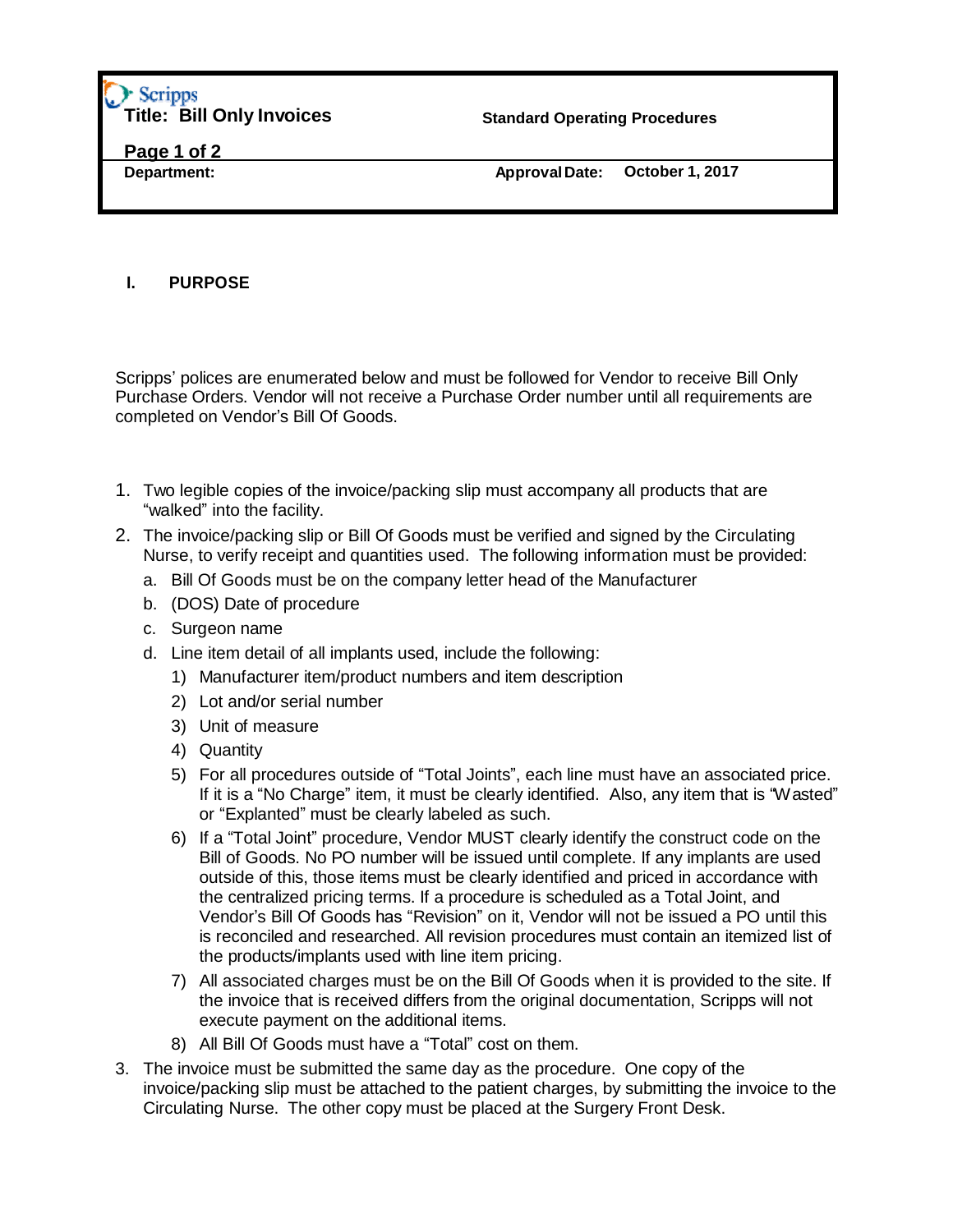## Scripps

**Title: Bill Only Invoices**

 **Department:**

Bill of Goods for each procedure must be received within 24 hours of the procedure. If Vendor's document is not received within the time period provided, the products will be considered a donation.

- 4. PO numbers will be issued 48-72 hours after the receipt of a proper invoice/packing slip/Bill of Goods. No PO numbers will be issued until all required information has been provided.
- 5. The invoice/packing slip must list "correct" Scripps pricing. Any discrepancy must be handled at the corporate Supply Chain office. Their number is (858) 622-2800.
- 7. Freight will not be paid on "walk-in" products.